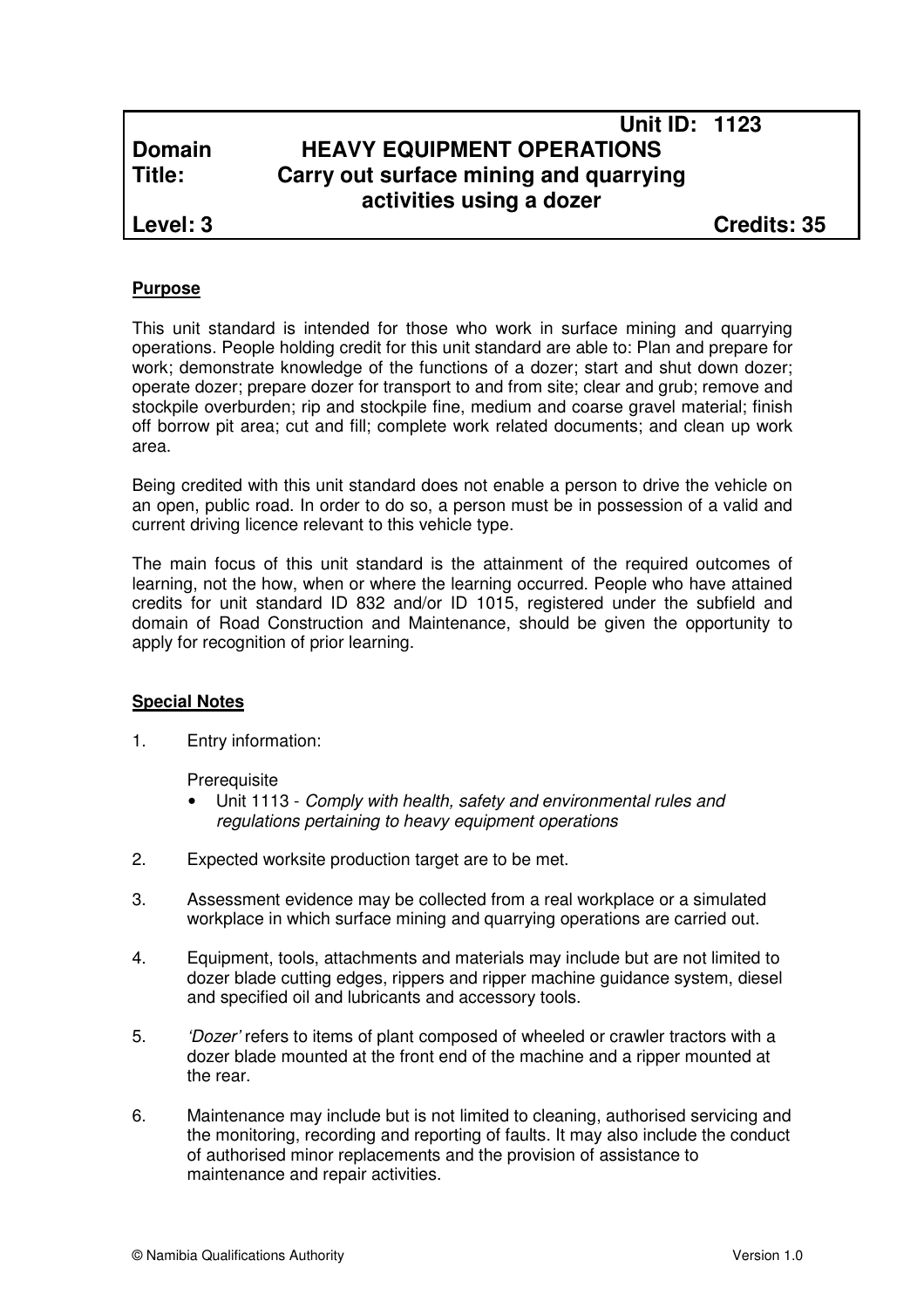- 7. Safe working practices include but are not limited to day-to-day observation of safety policies and procedures, and compliance with emergency procedures.
- 8. Performance of all elements in this unit standard must comply with all relevant legal and workplace requirements, contractual agreement and/or manufacturers' specifications.
- 9. Regulations and legislation, including subsequent amendments, relevant to this unit standard may include but are not limited to the following:
	- Labour Act, No. 11 of 2007
	- Occupational Health and Safety Regulations No. 18, 1997.
	- Road Traffic and Transport Regulations No. 52, 1999

 Government Notice No 53 Road Traffic and Transport Regulations and all industry specific regulations, legislations, code of practice, or code of conduct.

### **Quality Assurance Requirements**

This unit standard and others within this subfield may be awarded by institutions which meet the accreditation requirements set by the Namibia Qualifications Authority and the Namibia Training Authority and which comply with the national assessment and moderation requirements. Details of specific accreditation requirements and the national assessment arrangements are available from the Namibia Qualifications Authority and the Namibia Training Authority. All approved unit standards, qualifications and national assessment arrangements are available on the Namibia Training Authority website www.nta.com.na.

# **Elements and Performance Criteria**

## **Element 1: Plan and prepare for work**

- 1.1 Work instructions, including plans, specifications, quality requirements and operational details are obtained, explained, clarified and applied to the allocated task.
- 1.2 Safety requirements, including personal protective clothing and equipment are obtained from the site safety plan, workplace policies and procedures, and applied to the allocated task.
- 1.3 On- and off-site traffic control requirements are obtained and implemented according to workplace requirements.
- 1.4 Plant, tools, fuel, lubricants, equipment, attachments and accessories selected to carry out tasks are checked for consistency with the requirements of the job, their usability and any faults rectified or reported prior to commencement of work.
- 1.5 Environmental protection requirements are identified from the project environmental management plan and applied to the allocated task.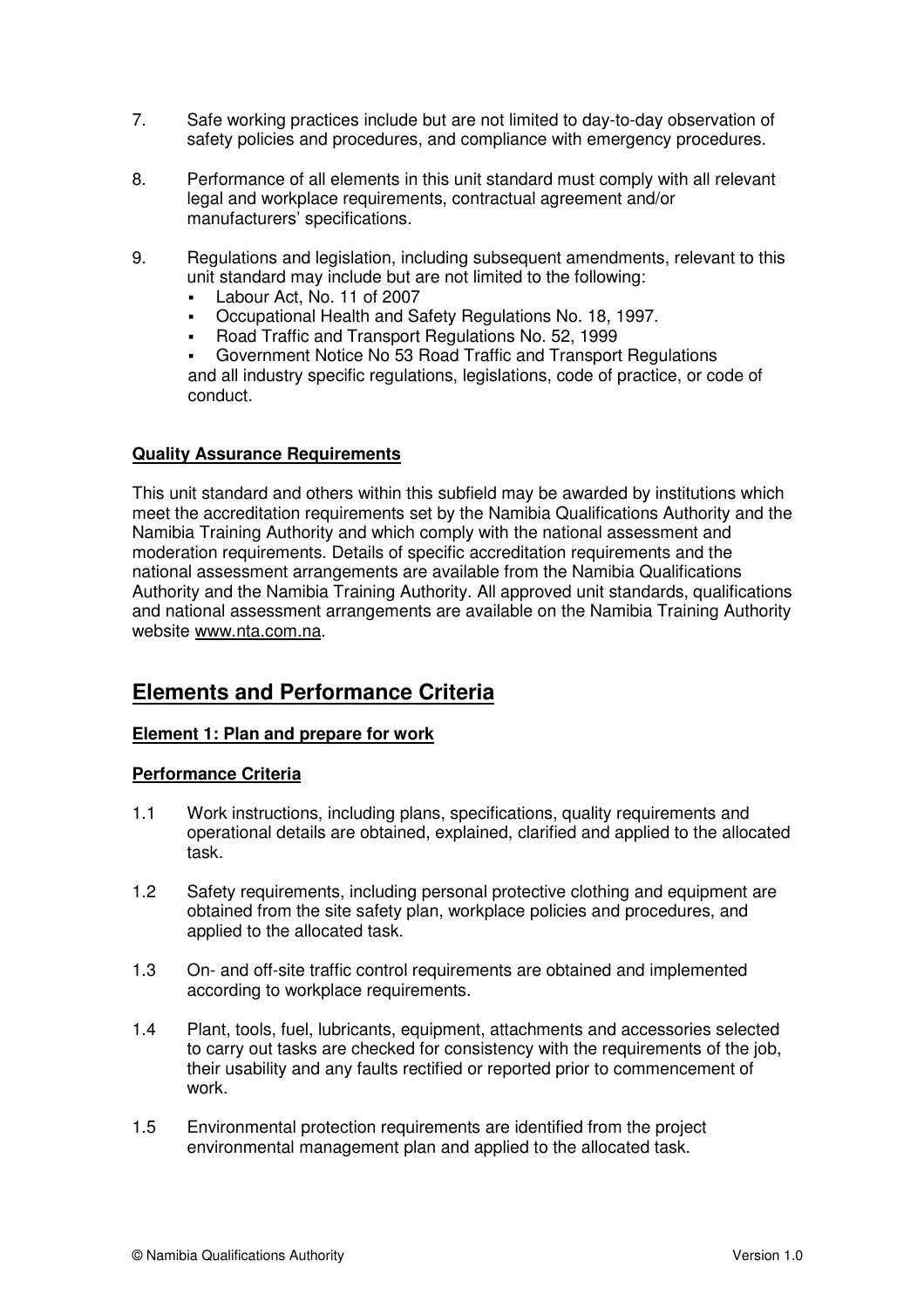## **Element 2: Demonstrate knowledge of the functions of a dozer**

#### **Performance Criteria**

- 2.1 The main applications of dozers are explained in terms of surface mining and quarrying processes.
- 2.2 The operation of the major components is explained in terms of their functions.
- 2.3 Safety features and warning devices on the dozer are identified, and their purposes explained in accordance with manufacturers' specifications.
- 2.4 The maximum operating capacities are explained in terms of the specific dozer capabilities.
- 2.5 Warnings from dozer indicators and gauges are explained according to manufacturers' specifications.
- 2.6 Corrective actions are described or demonstrated in terms of responses to warnings received.

### **Element 3: Start and shut down dozer**

#### **Performance Criteria**

- 3.1 Pre-operational checks are carried out according to appropriate checklist and workplace procedures.
- 3.2 Daily and weekly operator maintenance is performed according to appropriate checklist and workplace procedures.
- 3.3 Start-up and shutdown procedures are followed according to manufacturer's specifications.
- 3.4 Dozer hours are recorded, if required, in accordance with workplace requirements.
- 3.5 Dozer maintenance and faults are reported in accordance with workplace requirements.

#### **Element 4: Operate dozer**

- 4.1 Functions of the various controls are demonstrated in accordance with manufacturer's specifications.
- 4.2 Temporary safety signs are explained in relation to their use and placement and are used as required.
- 4.3 The dozer is relocated without endangering people, other vehicles and/or buildings or facilities.
- 4.4 Dozer performance is monitored and corrective action is taken when necessary, in accordance with manufacturer's specifications.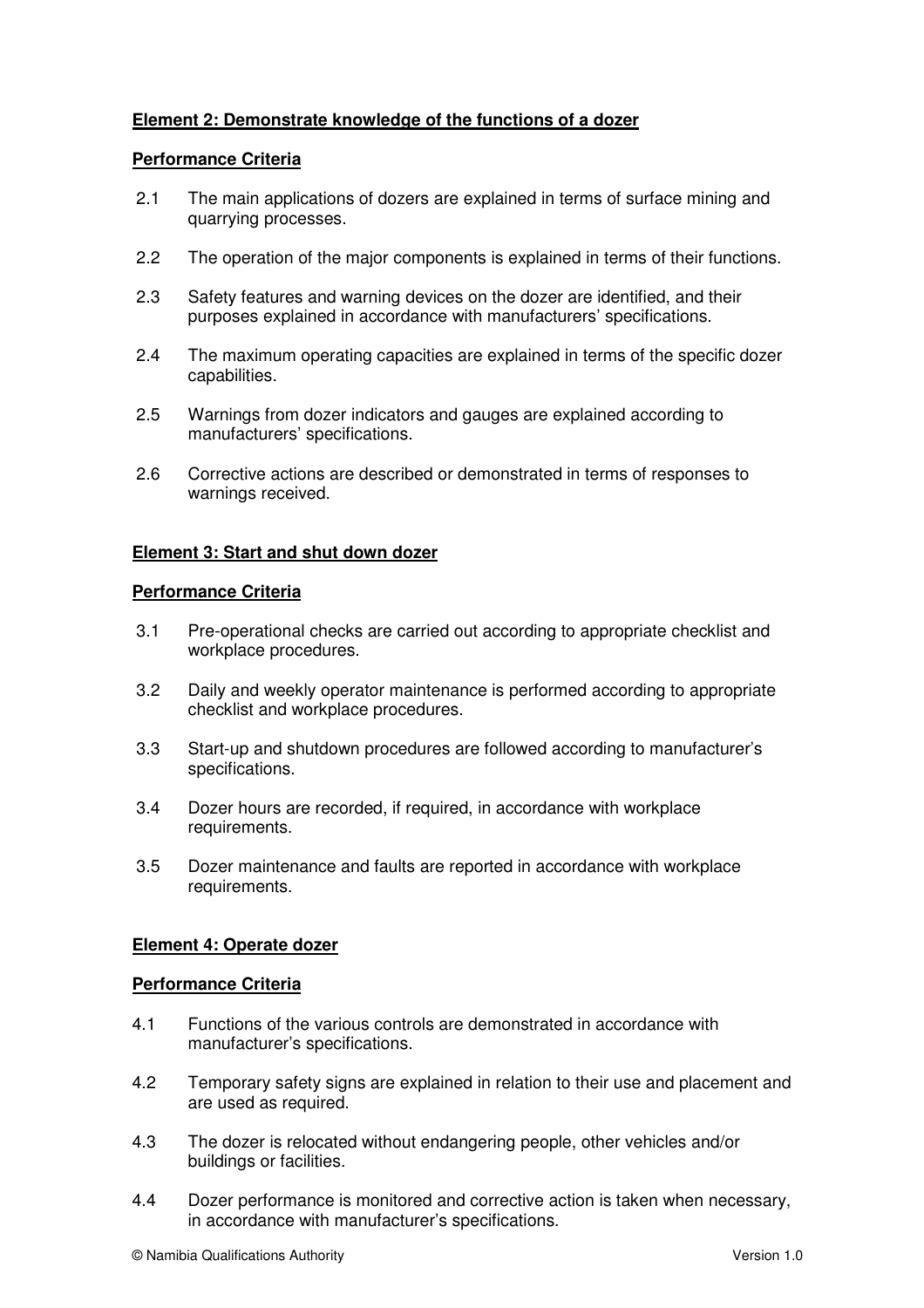## **Element 5: Prepare dozer for transport to and from site**

#### **Performance criteria**

- 5.1 Methods of loading a dozer for transport are demonstrated according to safety requirements, manufacturer's specifications and transport configuration.
- 5.2 Methods for securing a dozer for transport are demonstrated in relation to lashing points and safety requirements.

## **Element 6: Clear and grub**

#### **Performance Criteria**

- 6.1 Relevant work instructions are obtained and confirmed in line with workplace procedures.
- 6.2 Clearing and grubbing are carried out according to instructions, contractual requirements, set standards and manufacturers' specifications.
- 6.3 Dozer performance is monitored and corrective action is taken when necessary, in accordance with manufacturers' specifications.
- 6.4 Quality of cleared and grubbed area is verified with supervisor or other authority.
- 6.5 Work operations are integrated with other on-site activities.

#### **Element 7: Remove and stockpile overburden**

- 7.1 Relevant work instructions are obtained and confirmed in line with workplace procedures.
- 7.2 Overburden is removed and stockpiled according to work instructions and manufacturers' specifications.
- 7.3 Dozer performance is monitored and corrective action is taken when necessary, in accordance with manufacturers' specifications.
- 7.4 Quality of removal and stockpile of overburden is verified with supervisor or other relevant authority.
- 7.5 Work operations are integrated with other on-site activities.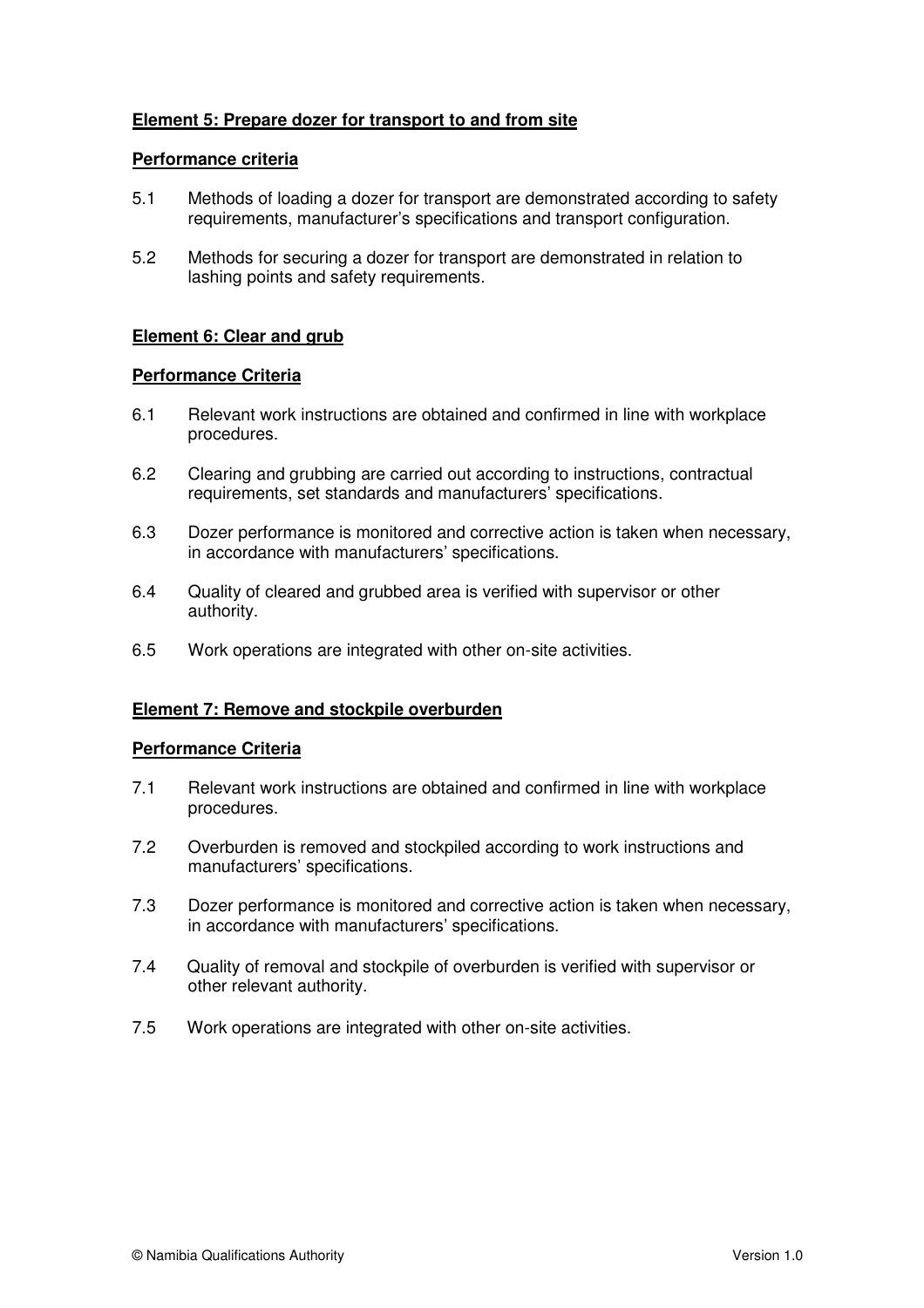## **Element 8: Rip and stockpile fine, medium and coarse gravel material**

#### **Range**

Ripping is carried out when required.

### **Performance Criteria**

- 8.1 Relevant work instructions are obtained and confirmed in line with workplace procedures.
- 8.2 Gravel material is ripped according to work instructions and manufacturers' specifications.
- 8.3 Gravel material is stockpiled according to work instructions and manufacturers' specifications.
- 8.4 Quality of stockpile and stockpiled material is verified with supervisor or other relevant authority.
- 8.5 Work operations are integrated with other on-site activities.

#### **Element 9: Finish off borrow pit area**

#### **Performance Criteria**

- 9.1 Relevant work instructions are obtained and confirmed in line with workplace procedures.
- 9.2 Borrow pit area is rehabilitated according to work instructions and manufacturers' specifications.
- 9.3 Quality of rehabilitation is verified with supervisor or other relevant authority.
- 9.4 Work operations are integrated with other on-site activities.

#### **Element 10: Cut and fill**

#### **Range**

Cut and fill can involve simultaneous or separate operations. Either is required.

- 10.1 Relevant work instructions are obtained and confirmed in line with workplace procedures.
- 10.2 Cutting (to line and level where necessary) is carried out according to work instructions and manufacturers' specifications.
- 10.3 Filling (to line and level where necessary) is carried out according to work instructions and manufacturers' specifications.
- 10.4 Work operations are integrated with other on-site activities.